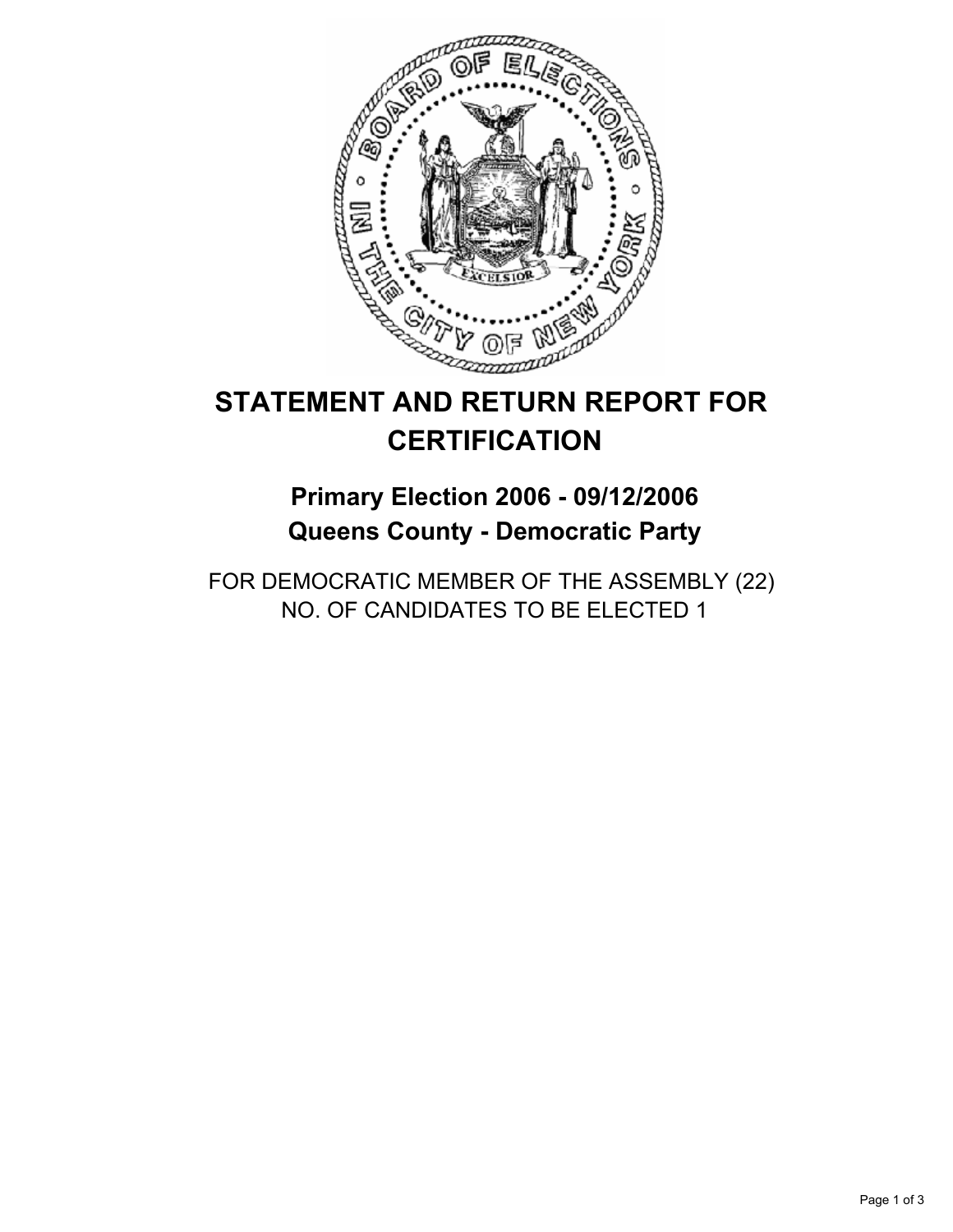

#### **ASSEMBLY DISTRICT 22**

| <b>EMERGENCY</b>          | 38    |
|---------------------------|-------|
| ABSENTEE/MILITARY         | 101   |
| <b>AFFIDAVIT</b>          | 62    |
| <b>JULIA HARRISON</b>     | 1,855 |
| <b>TERENCE Y PARK</b>     | 1,595 |
| <b>ELLEN YOUNG</b>        | 1,912 |
| TERENCE Y PARK (WRITE-IN) | 6     |
| <b>TOTAL VOTES</b>        | 5,368 |
|                           |       |